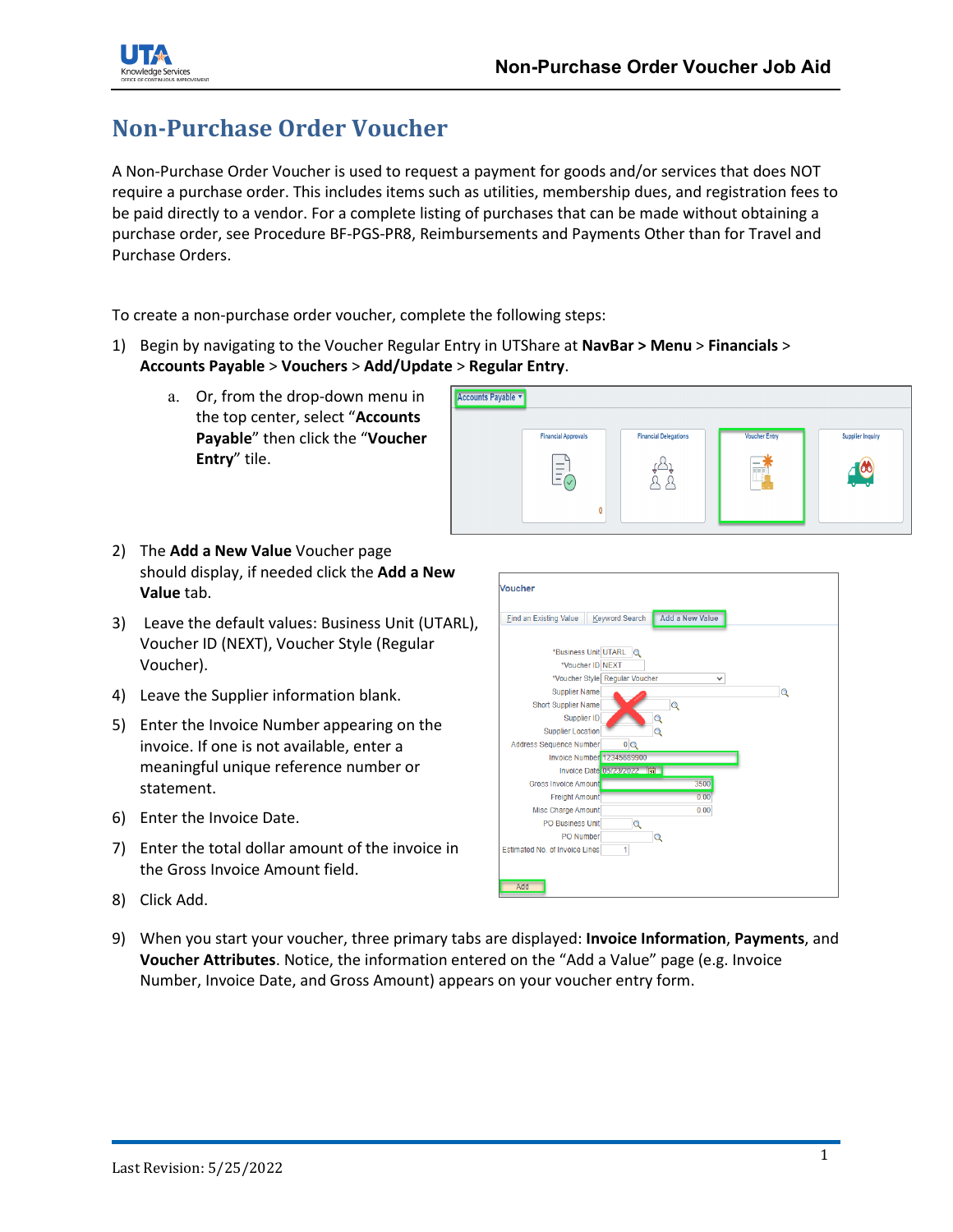

| <b>Accounts Payable</b>                                             |                                      |              |                      | <b>Regular Entry</b> |                                                       |
|---------------------------------------------------------------------|--------------------------------------|--------------|----------------------|----------------------|-------------------------------------------------------|
| <b>Voucher Attributes</b><br><b>Invoice Information</b><br>Payments |                                      |              |                      |                      |                                                       |
| <b>Business Unit UTARL</b>                                          | Invoice No 12345689900               |              | <b>Invoice Total</b> |                      | Non Merchandise Summary                               |
| Voucher ID NEXT                                                     | 同<br>Accounting Date 05/25/2022      |              | <b>Line Total</b>    | 3,500.00             | <b>Session Defaults</b>                               |
| Voucher Style Regular Voucher                                       | 頸<br>$\mathbf Q$<br>*Pay Terms NET30 | Net 30 Day   | *Currency            | USDQ                 | Comments(0)                                           |
| Invoice Date 05/23/2022<br>D.                                       | Basis Date Type Inv Date             |              | <b>Miscellaneous</b> | 骊                    | Attachments (0)                                       |
| 間<br><b>Invoice Received</b>                                        |                                      |              | Freight              | 廲                    | <b>Basis Date Calculation</b><br><b>Template List</b> |
|                                                                     |                                      |              | <b>Total</b>         | 3.500.00             | <b>Advanced Supplier Search</b>                       |
| Supplier ID                                                         | Control Group<br>$\mathcal{Q}$       |              | <b>Difference</b>    | 0.00                 | <b>Supplier Hierarchy</b>                             |
| ShortName                                                           | Pay Schedule Manual                  | $\checkmark$ |                      |                      | Supplier 360                                          |
| Location                                                            |                                      |              |                      |                      |                                                       |
| *Address                                                            | Incomplete Voucher                   |              |                      |                      |                                                       |
| Save<br>Save For Later                                              | Action                               | $\checkmark$ | Run<br>Calculate     | Print                |                                                       |

10) Enter or lookup the Supplier by Name or ID and then select the correct Address Sequence Number that corresponds to the supplier's address

| <b>Accounts Payable</b>                                                                                                                                                                          |                                                                                                      | Regular Entry                                                                                                                            |                                                                                                                    |
|--------------------------------------------------------------------------------------------------------------------------------------------------------------------------------------------------|------------------------------------------------------------------------------------------------------|------------------------------------------------------------------------------------------------------------------------------------------|--------------------------------------------------------------------------------------------------------------------|
| Payments<br><b>Voucher Attributes</b><br><b>Invoice Information</b>                                                                                                                              |                                                                                                      |                                                                                                                                          |                                                                                                                    |
| <b>Business Unit UTARL</b>                                                                                                                                                                       | Invoice No 12345689900                                                                               | <b>Invoice Total</b>                                                                                                                     | Non Merchandise Summary                                                                                            |
| <b>Voucher ID NEXT</b><br>Voucher Style Regular Voucher<br><b>Invoice Date 05/23/2022</b><br>BU<br>BU<br><b>Invoice Received</b>                                                                 | Þ<br>Accounting Date 05/25/2022<br>m.<br>*Pay Terms NET30<br>Net 30 Day<br>Basis Date Type Inv Date  | <b>Line Total</b><br>3,500.00<br>USD <sub>Q</sub><br>*Currency<br><b><i><u>rest</u></i></b><br><b>Miscellaneous</b><br>ж<br>廲<br>Freight | <b>Session Defaults</b><br>Comments(0)<br>Attachments (0)<br><b>Basis Date Calculation</b><br><b>Template List</b> |
| <b>TEXAS DEPARTMENT OF MOTOR VEHICLES</b><br><b>Supplier ID 0000000068</b><br>$\overline{Q}$<br>ShortName TEXAS DEPA-008<br>Q<br><b>Location SHARED</b><br>$\mathbb{Q}$<br>*Address <sub>2</sub> | <b>Q</b><br><b>Control Group</b><br>Pay Schedule Manual<br>$\checkmark$<br><b>Incomplete Voucher</b> | 3,500.00<br><b>Total</b><br><b>Difference</b><br>0.00                                                                                    | <b>Advanced Supplier Search</b><br><b>Supplier Hierarchy</b><br>Supplier 360                                       |

**Note***: If the supplier or the address does not exist in the system, you will need to invite the supplier using PaymentWorks.*

11) If necessary, adjust the **Pay Terms** according to the invoice. Vouchers will default to a "Net30" payment term; this can be adjusted if different payment terms are stated on the invoice.

**Note:** *For details regarding the different Pay Terms, please see the Payment Voucher Training Guide. For more information on The State of Texas Prompt Pay law, see th[e Texas Comptroller website.](https://fmx.cpa.texas.gov/fm/pubs/purchase/prompt_pay/index.php)*

- 12) Use the **Attachments** link to upload support documentation to the Voucher. The invoice must be attached to the voucher.
- 13) Click the **Basis Date Calculation** link. The Date Calculation page is used to calculate the prompt pay date. According to the Prompt Pay Act, the university is required to pay a vendor for goods and/or services within 30 days from the date the goods are provided, the services completed, or invoice is received, whichever is the later. Agencies that pay vendors after the payment due



|              |                  | Non Merchandise Summary         |
|--------------|------------------|---------------------------------|
| ne Total     | 3,500.00         | <b>Session Defaults</b>         |
| urrencv      | USD <sub>C</sub> | Comments(0)                     |
| aneous       | 圜                | Attachments (0)                 |
| Freight      | 圜                | <b>Basis Date Calculation</b>   |
|              |                  | <b>Template List</b>            |
| <b>Total</b> | 3.500.00         | <b>Advanced Supplier Search</b> |
| ference      | 0.00             | <b>Supplier Hierarchy</b>       |
|              |                  | Supplier 360                    |
|              |                  |                                 |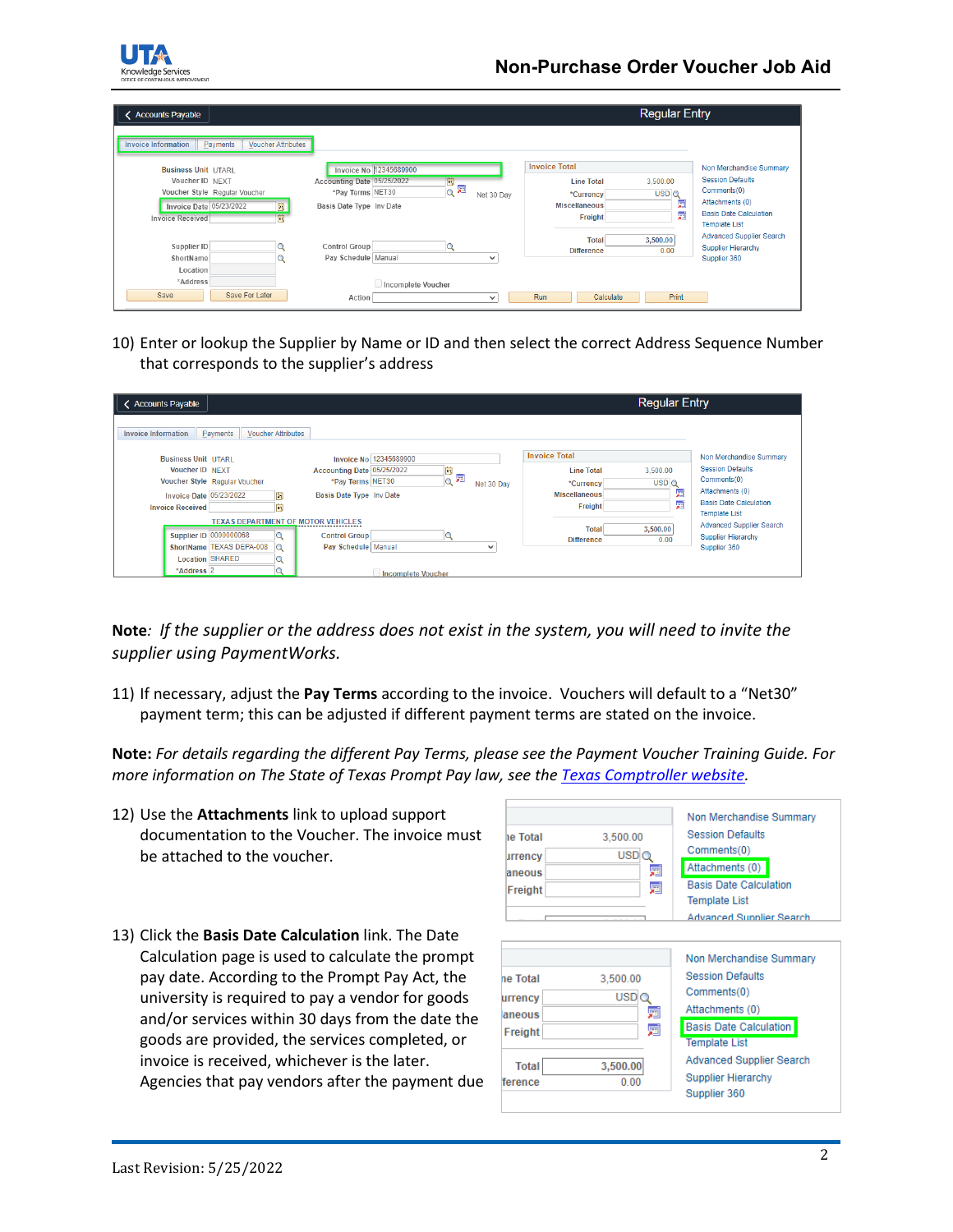

date will be required to pay an interest penalty fee. This page is used to enter information required for the prompt payment calculation.

- a. In the Invoice Receipt Date field, enter the date the invoice was received.
- b. If necessary, enter the Invoice Date. This should populate, if previously entered.
- c. Enter the Goods/Services Receipt Date.
- d. Click Calculate to generate the Payment Basis Date. The Payment Basis Date determines the date when the payment is scheduled to pay. The Scheduled Due Date can be viewed from the Payments page. If this system has determined that the payment is overdue, with a valid reason, you may stop the interest from being paid to the vendor from the Payments page.

**Note**: *Prompt pay interest penalty fees will be charged to UTA cost centers only; these fees will not be charged to sponsored projects, cost shares, nor plant funds.*

- e. Enter the date the goods were provided or the date the service began in the Service Start Date field.
- f. Enter the date the goods were provided or the date the service was completed in the Service End Date field.
- g. Click the Update ALL Voucher Lines button. This action will apply the dates to all your invoice lines on the Invoice Information page.

|  |  | h. Click the Back to Invoice link to return to the Invoice Information page. |
|--|--|------------------------------------------------------------------------------|
|--|--|------------------------------------------------------------------------------|

| <b>Date Calculation</b>                                                           |                                               |
|-----------------------------------------------------------------------------------|-----------------------------------------------|
| <b>Back to Invoice</b>                                                            |                                               |
| <b>Texas Prompt Pay</b><br><b>Date Calculation Basis</b>                          | <b>Service Dates</b>                          |
| <b>Fed Pymnt Basis Date</b><br>04/24/2019                                         | Edit Project Service Dates                    |
| 04/22/2019<br>04/24/2019  聞<br><b>Invoice Date</b><br><b>Invoice Receipt Date</b> | BŲ<br>04/16/2019<br><b>Service Start Date</b> |
| 04/16/2019 时<br>E<br><b>Goods/Services Receipt</b><br>Acceptance                  | 04/16/2019<br>Þij<br><b>Service End Date</b>  |
| <b>Date</b><br><b>Date</b><br>Cancel<br>Calculate                                 | Update ALL Voucher Lines                      |
|                                                                                   |                                               |
|                                                                                   |                                               |

- 14) From the Invoice Information page, scroll down to the Invoice Lines and Distribution section. This section is used to enter additional line item information and accounting details.
	- a. Enter or lookup the SpeedChart where the expense will be applied. The SpeedChart is the same as the 6-digit Cost Center or the 10-digit Project ID. When a SpeedChart is used, all the required ChartField values will auto-populate except for the Account.
	- b. Provide a brief Description for the line item.
	- c. If necessary, add or modify the Line Amount.
	- d. In the Distribution Lines section, enter an Account code. This value is used to identify the expense type.
	- e. If necessary, click the Add a New Row [+] icon to split the expense between chartfield values.

**Note**: *The SpeedChart field will only populate ChartField.*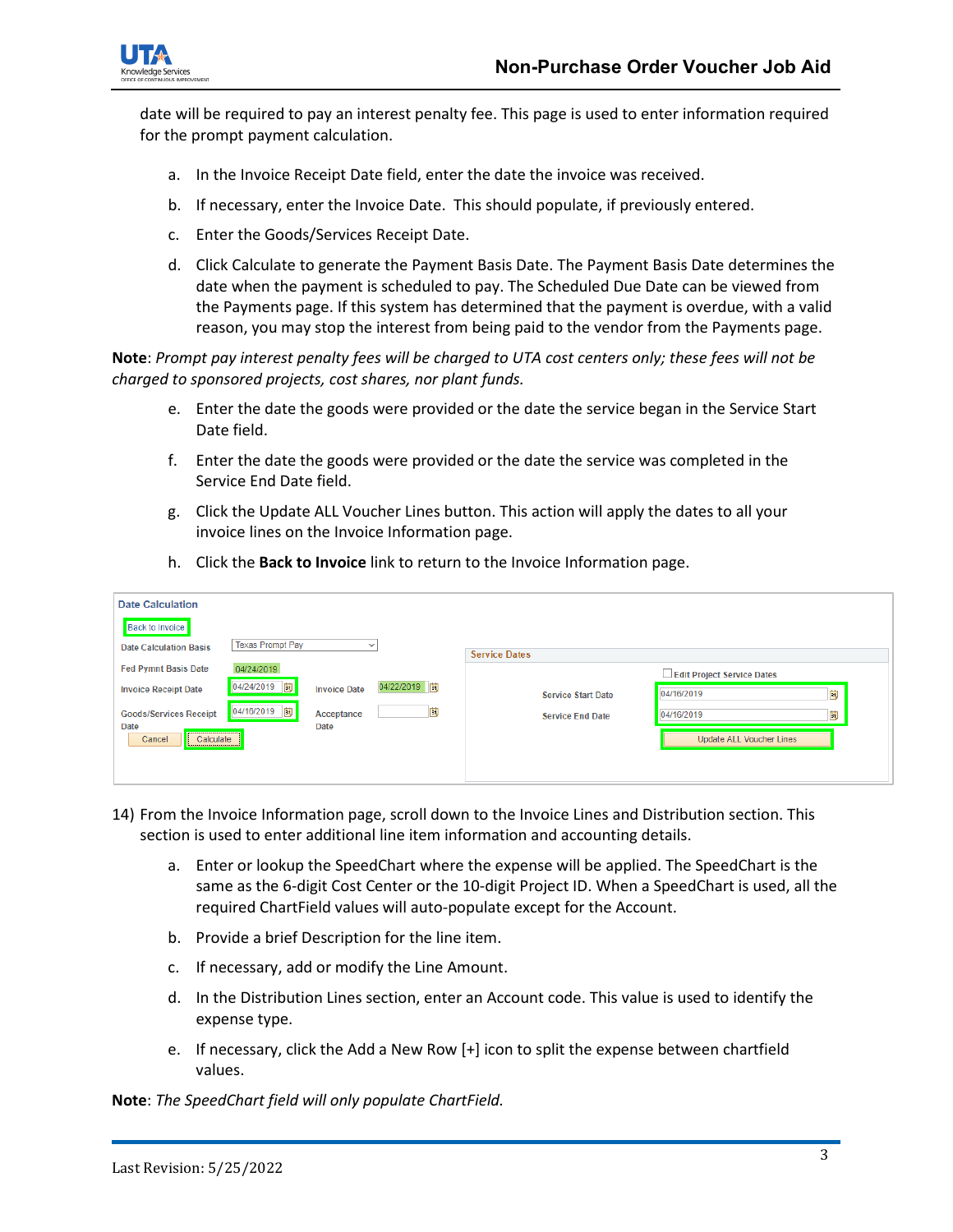

|                         | Invoice Lines 2                         |                                                                          |                                              |          |                                                                                   |         |                |                     |                 |                                |          |                          |          |                |            |                |                 |                               |                    |              |
|-------------------------|-----------------------------------------|--------------------------------------------------------------------------|----------------------------------------------|----------|-----------------------------------------------------------------------------------|---------|----------------|---------------------|-----------------|--------------------------------|----------|--------------------------|----------|----------------|------------|----------------|-----------------|-------------------------------|--------------------|--------------|
|                         | <b>Unit Price</b><br><b>Line Amount</b> | Line 1<br>*Distribute by Amount<br>Item<br><b>Quantity</b><br><b>UOM</b> | $\Box$ Copy Down<br>$\checkmark$<br>3,500.00 |          | SpeedChart 470086<br>Ship To CENT110<br>Description Ergo/Eco Community Membership |         |                | Q<br>$\overline{Q}$ |                 | *Service                       |          | 04/16/2019   同           | *Service |                | 04/16/2019 |                | <b>B</b>        | $\Box$ One Asset<br>Calculate |                    |              |
|                         |                                         |                                                                          |                                              |          |                                                                                   |         |                |                     |                 | <b>Start Date:</b><br>Empl ID: |          | End<br>Date:<br>$\alpha$ |          |                |            |                |                 |                               |                    |              |
|                         | $\blacktriangledown$ Distribution Lines |                                                                          |                                              |          |                                                                                   |         |                |                     |                 |                                |          |                          |          |                |            |                |                 |                               |                    |              |
| <b>CEE</b>              |                                         |                                                                          |                                              |          |                                                                                   |         |                |                     |                 |                                |          |                          |          |                |            |                |                 |                               |                    |              |
|                         | Copy<br>Down                            | Line                                                                     | <b>Merchandise Amt</b>                       | Quantity | *GL Unit                                                                          | Account |                | Fund                | Dept            | Program                        |          | <b>Function</b>          |          | PC Bus<br>Unit | Project    |                | <b>Activity</b> |                               | <b>Cost Center</b> |              |
| E.<br>$\qquad \qquad -$ | с                                       |                                                                          | 1,000.00                                     |          | UTARL Q                                                                           | 67101   | $\overline{a}$ | 4200 Q              | 315203 Q        |                                | $\alpha$ | 500                      | Q        | Q              |            | Q              |                 | Q                             | 470086             | $\alpha$     |
| $+$<br>Ξ                | □                                       |                                                                          | 1,000.00<br>2 <sup>1</sup>                   |          | UTARL Q                                                                           | 67101   | $\Omega$       | $4200$ $Q$          | $315203$ Q      |                                |          | 500                      | $\alpha$ | $\overline{a}$ |            | $\Omega$       |                 | $\mathbf Q$                   | 470085             | $\mathbf{Q}$ |
| $+$<br>$\equiv$         | $\Box$                                  |                                                                          | 3 <sup>1</sup><br>1,500.00                   |          | UTARL Q                                                                           | 67101   | $\alpha$       |                     | 4200 Q 315203 Q |                                |          | 500                      | $\alpha$ | $\alpha$       |            | $\overline{Q}$ |                 |                               | Q 470132           | $\mathbf{Q}$ |
|                         |                                         |                                                                          |                                              |          |                                                                                   |         |                |                     |                 |                                |          |                          |          |                |            |                |                 |                               |                    |              |

f. After all required entries are made, click Save. A Voucher ID number is assigned.

| Summary | <b>Invoice Information</b><br><b>Related Documents</b> | Paymen     |
|---------|--------------------------------------------------------|------------|
|         | <b>Business Unit UTARL</b>                             | Invo       |
|         | Voucher ID 00162320                                    | Accountine |
|         | Voucher Style Regular Voucher                          | *Pav       |
|         |                                                        |            |

- 15) Click the **Payments** tab. This page is used to view payment information, such as the payment terms, remit to address, and the payment due date.
	- a. Make sure that the address displayed in the Payment Information section matches the address entered on the Invoice Information page.
	- b. Update the Scheduled Due date field to schedule the payment earlier than the scheduled payment date (i.e. early payment discount, normal vendor payment terms).
	- c. If applicable, refuse interest to be paid to a vendor for late payment by clicking the Late Charge link.

## **Note**: *It is recommended, if you refuse interest to be paid to a vendor, you should provide additional remarks in the Comments section explaining why.*

- d. The Handling field indicates how the payment should be handled. The default code is "US" for United State Mail/Direct Deposit. This is the preferred method of distribution.
	- i. If you would like to pick-up a check, enter or lookup payment handling code "PU". Prior approval must be received from the Office of Disbursements, before selecting this code. If the request is granted, type the name and telephone number of the person to notify in the Message field (e.g. \*\*Call Sam Maverick at ext. 21234 when check is ready\*\*). Checks will need to be picked up in the Student Accounts Office.
	- ii. To send an attachment with a check, enter or lookup payment handling code "AT". Reference the Voucher ID number (e.g. \*\*VID00000063\*\*) in the Message field to ensure that the attachment is matched with the correct check. Send the attachment to Accounts Payable at P.O. Box 19135. Reference the Voucher ID number on the attachment and provide a note stating, "Attachment for Check".
	- iii. To send a check to a foreign address, enter or lookup payment handling code "FM".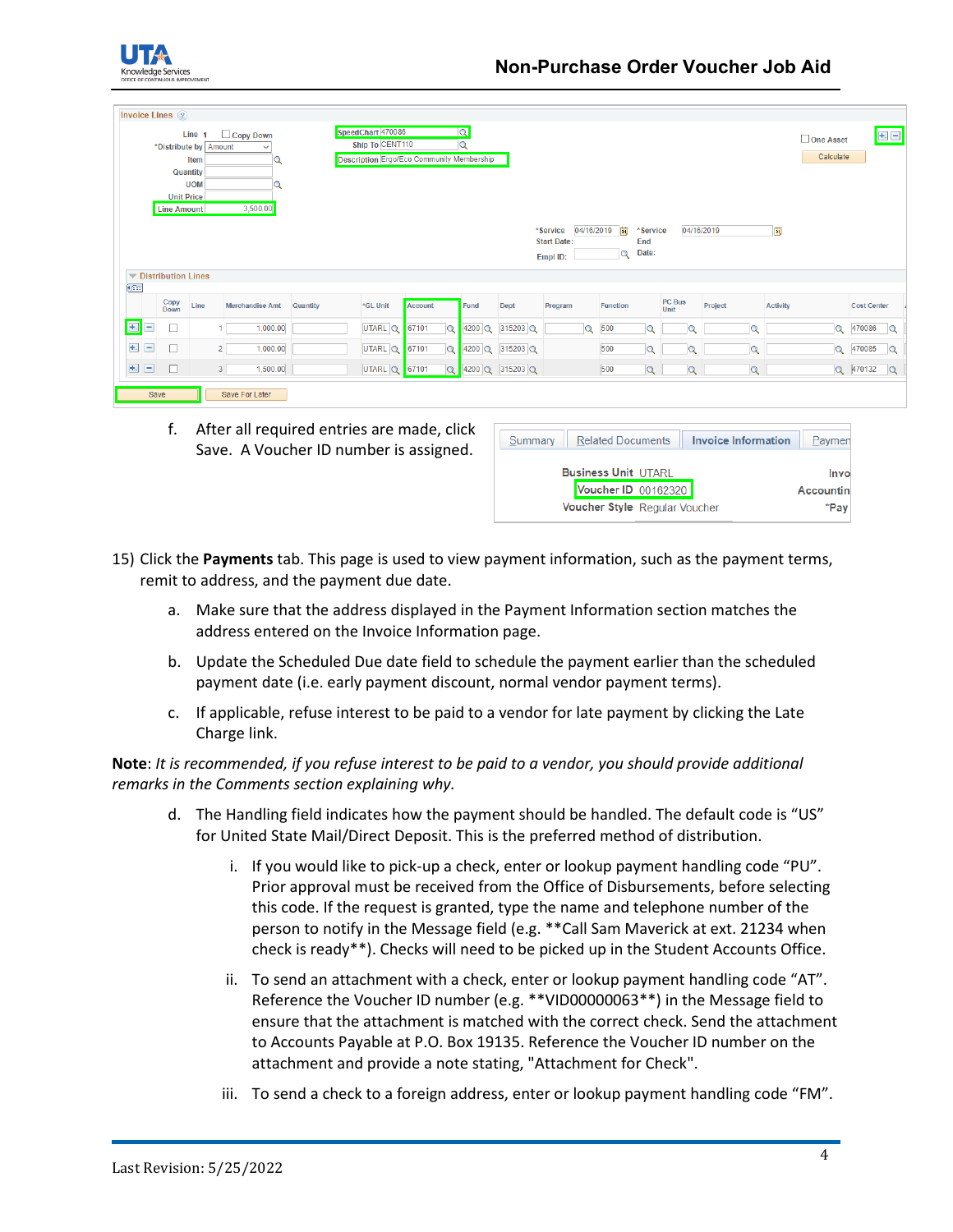

e. The Message field is used to enter a comment that will populate on the check stub information.

**Note**: *If you have an attachment to accompany the check or if the check is for pick-up, you should enter the appropriate information in this section to alert the Office of Disbursements.*

| <b>Action</b> Budget Checking | Run                      |
|-------------------------------|--------------------------|
|                               | <b>Schedule Payments</b> |
|                               | <b>IPAC</b>              |
| Find   View All               | First 1 of 1<br>Las      |
|                               |                          |

f. The Separate Payment box can be selected if the voucher needs to pay on its own check/transaction. Typically, vouchers for a supplier are bundled together into one payment. Selecting this box generates an individual payment for the voucher.

| <b>Related Documents</b><br>Invoice Information<br>Summary | <b>Error Summary</b><br><b>Payments</b><br><b>Voucher Attributes</b>   |                               |
|------------------------------------------------------------|------------------------------------------------------------------------|-------------------------------|
|                                                            |                                                                        |                               |
| <b>Business Unit UTARL</b>                                 | Invoice No 1234567890                                                  |                               |
| Voucher ID 00162320                                        | <b>Invoice Date 04/22/2019</b><br><b>Action</b><br>$\checkmark$<br>BL  | Run                           |
| Voucher Style Regular Voucher                              |                                                                        |                               |
| Total Amount 3,500.00                                      | *Pay Terms NET30<br>Q Net 30 Day                                       | <b>Schedule Payments</b>      |
| Supplier Name FACILITECH INC                               |                                                                        | <b>IPAC</b>                   |
| <b>Payment Information</b>                                 | Find   View All                                                        | First 1 of 1 2 Last           |
|                                                            |                                                                        | $+$ $-$                       |
| Payment 1                                                  | <b>Schedule ID</b>                                                     |                               |
| *Remit to 0000039785<br>Q圓                                 | 3500.00 USD<br>Scheduled Due 05/24/2019<br>[st]<br><b>Gross Amount</b> | Payment Inquiry               |
| <b>Location SHARED</b><br>$\alpha$                         | $0.00$ USD<br>Net Due 05/24/2019<br><b>Discount</b>                    | Discount Denied               |
| *Address <sub>1</sub><br>Q                                 | <b>Discount Due</b><br><b>Accounting Date</b>                          | Late Charge                   |
|                                                            |                                                                        | <b>Express Payment</b>        |
| <b>FACILITECH INC dba Business Interiors</b>               |                                                                        | Payment Comments(0)           |
| 1111 VALLEY VIEW LN                                        |                                                                        | <b>Holiday/Currency</b>       |
| IRVING, TX 750616008                                       |                                                                        |                               |
| <b>Payment Options</b>                                     |                                                                        |                               |
| *Bank CHASE<br>Q                                           | Pay Group<br>*Netting Not Applicable                                   | <b>Supplier Bank</b>          |
| *Account 1AP1<br>Q                                         | *Handling US Mail<br>L/C ID<br>$\checkmark$                            | Messages                      |
| *Method ACH<br>Q ACH                                       | <b>Hold Reason</b><br>$\sim$                                           | Layout<br>$\Box$ Hold Payment |
| Message                                                    | $\div$ Actions                                                         | $\Box$ Separate Payment       |
|                                                            |                                                                        | Inbound IPAC                  |
|                                                            |                                                                        | Select IPAC                   |
| Message will appear on remittance advice.                  | Supplier Offset TOP                                                    |                               |
| <b>Schedule Payment</b>                                    |                                                                        |                               |
| *Action Schedule Payment<br>$\checkmark$                   | <b>Payment Date</b>                                                    |                               |
| Pay                                                        | Reference                                                              |                               |
| <b>Ref Voucher</b>                                         | <b>Ref Payment</b>                                                     |                               |
|                                                            |                                                                        |                               |
| <b>Save</b>                                                |                                                                        |                               |
|                                                            |                                                                        |                               |

- 16) Click the **Save** button.
- 17) After completing the required fields, you must run budget checking before submitting your voucher for approval. Budget Checking is the process that checks for available funds and valid chartfield values. In the upper right of the Payments tab click the **Action drop-down menu**, select **Budget Checking**, then click the **Run** button. Click the **Yes** button, to wait for the budget checking process to complete
- 18) Once the budget check is complete, the Budget Status on the Summary page will update. If the status updates as "Valid", proceed to submitting the voucher for approval. If the status updates as "Exceptions", the error(s) will need to be resolved and the budget check run again. A voucher must be in "Valid" budget status to be submitted for approval.